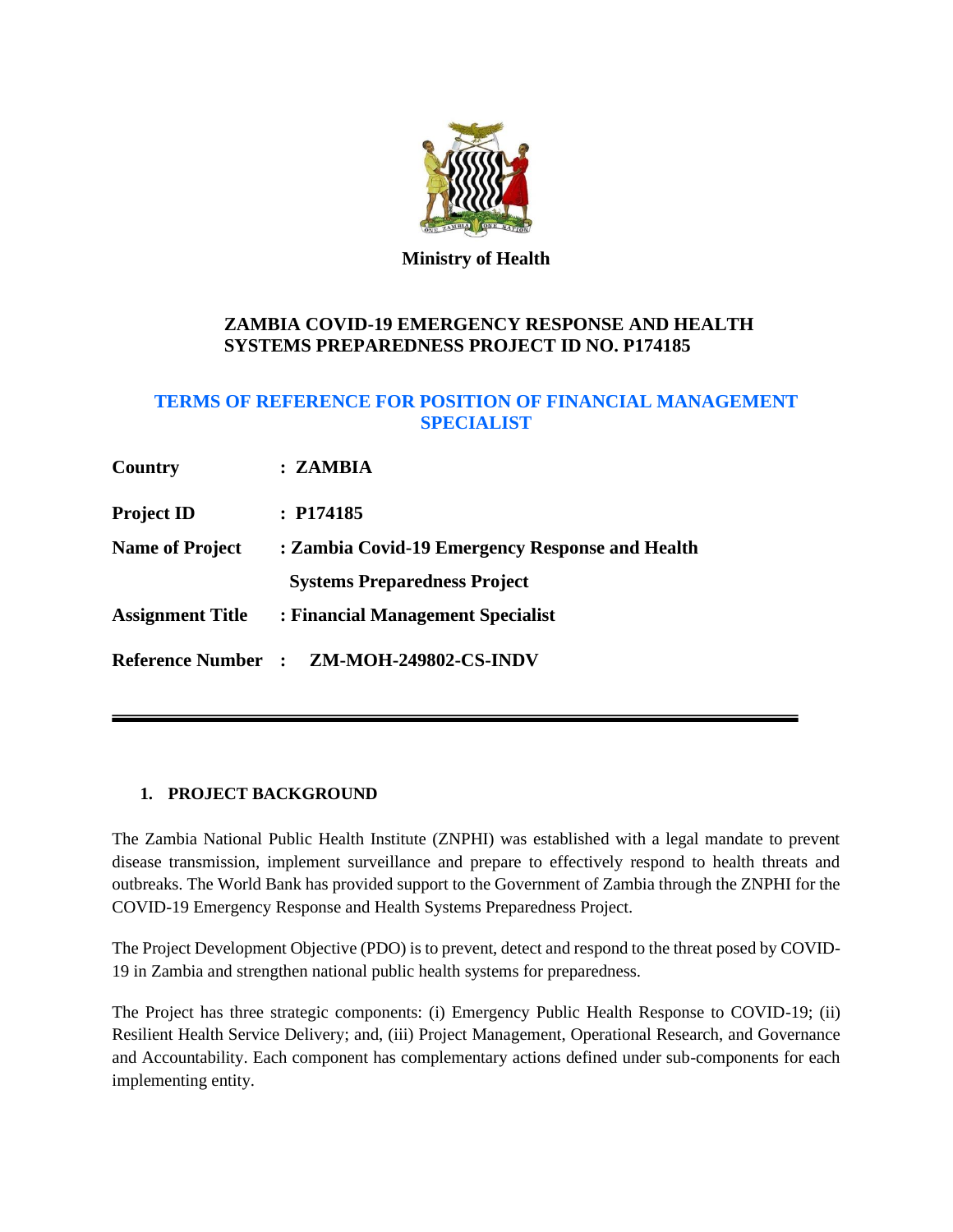The Zambia National Public Health Institute now wishes to engage the services of suitably qualified candidate to fill the vacant post of a Financial Management Specialist under the COVID-19 Emergency Response and Health Systems Preparedness Project (ZCERHSP):

- **a. Duty Station:** ZNPHI
- **b. Reports to:** ZCERHSP Project Manager
- **c. Title:** Financial Management Specialist (1 Post)

## **2. JOB OBJECTIVES**

#### **Objective of the Assignment**

The Financial Management Specialist shall be part of the Project Implementation Unit (PIU) at the ZNPHI. He/She shall support the implementation of all finance-related activities of the Project ranging from inputs to the AWPB preparation process and budget control, funds commitment, disbursements and cash flow management in an effective and efficient manner, financial reporting to ensuring smooth audits and facilitation for supervision missions on all financial management and administration aspects. The Financial Management Specialist shall also assist in ensuring that Project activities are implemented in accordance with the World Bank (WB) and Government of Zambia (GRZ) Financial Management Policies and Guidelines, Project Appraisal Documents and Agreements, and Financial Management Operational Manual. The Financial Management Specialist shall ensure the timely disbursement of funds to the Project implementing entities by supporting the development and maintenance of an effective disbursement, monitoring, utilisation and reporting environment that facilitates and contributes to the achievement of the Project's goals and objectives. The Financial Management Specialist is expected to work in liaison with the Governance Specialist in implementing the Project's Governance and Accountability Action Plan.

The specific duties of the Financial Management Specialist shall include but not limited to the following:

#### **Duties and Responsibilities**

- a. Develop and implement appropriate financial and accounting systems for the Project to meet the requirements of the Government of Zambia (GRZ) and the World Bank at central and decentralised level.
- b. Establish the financial and administrative policies, systems, formats and procedures, including those for service contracting, budgeting and accounts and audit.
- c. Finalize, within three months after start of duty, a manual on financial management and administration by the PIU, implementing partners and beneficiaries, which sets the minimum standards of compliance for the financial management and administration under the Project financing;
- d. Coordinate financial planning and management of the Project and establish expenditure tracking systems to ensure value for money in the system.
- e. Install appropriate accounting software and reporting systems to ensure that the PIU and especially the Project Manager are regularly informed of on-going financial activities and transactions.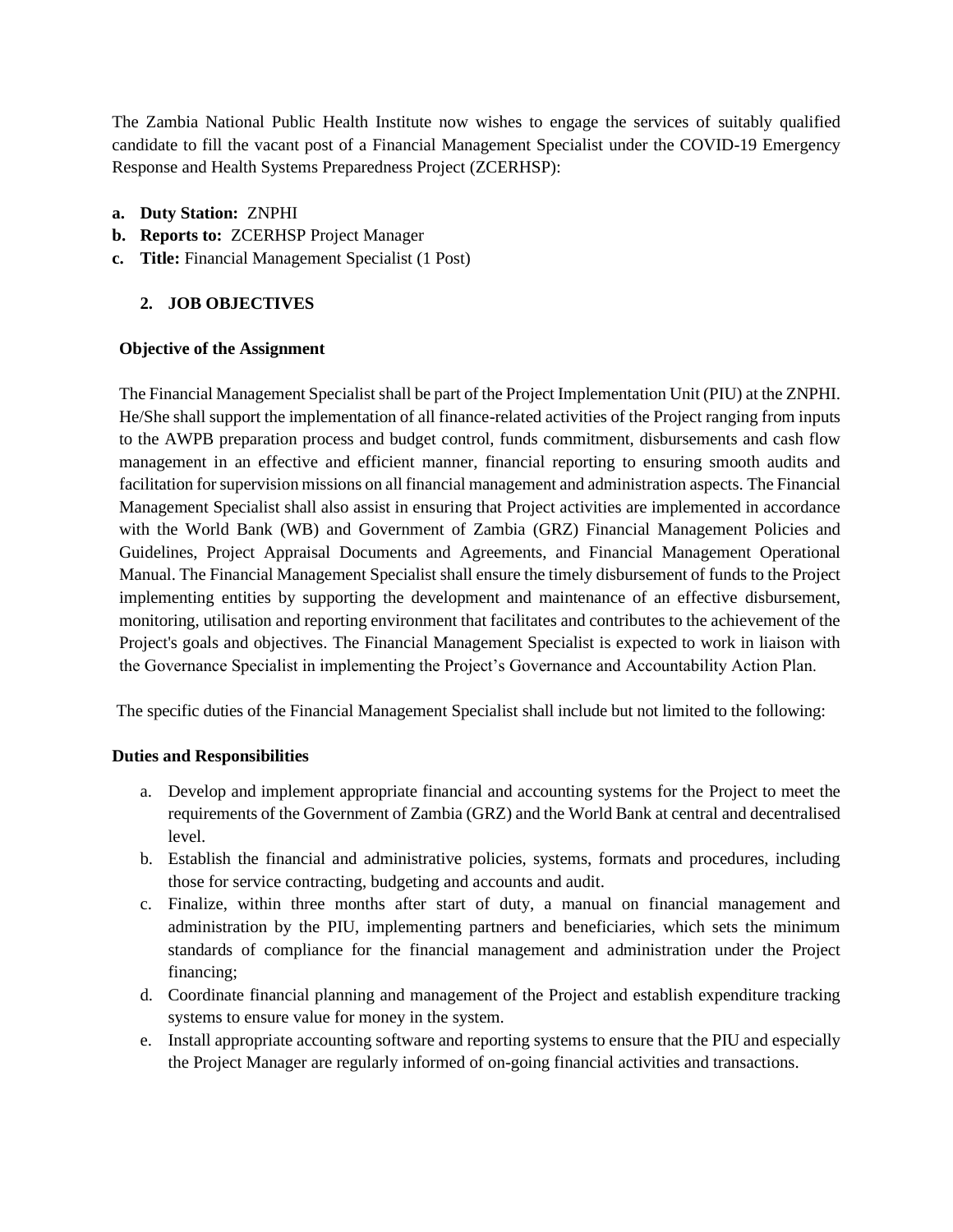- f. Ensure the ZCERHSP structure in terms of its components, sub-components, categories, activities, and approval limits are accurately profiled in the NAVISION and GRZ Integrated Financial Management Information System.
- g. Undertake financial management capacity assessment of partner implementing agencies, NGOs/CBOs and the process documented during the selection process with any identified gaps used for capacity building purpose.
- h. Communicate to all implementing partner institutions, service providers and community-based recipients their financial and administrative responsibilities, the funds available and how to access them, and the requirements of reporting and record keeping in accordance with prevailing government practices which are acceptable to the World Bank.
- i. Undertake spot checks and financial management reviews of implementing partners at decentralised level.
- j. Timely prepare and consolidate all financial reports from each level of the Project and ensure reports are produced in accordance with GRZ and World Bank regulation.
- k. Prepare informative management accounts in the form of monthly, quarterly, semi-annual and annual reports regarding aspects of Project financial monitoring bringing out variances as per approved AWPB and advising implementers as to the limits of expenditure;
- l. Ensure that all Programme funds are used in accordance with the conditions of the loan agreements, with due attention to economy and efficiency, and only for the purposes for which the funds were provided;
- m. Ensure that all necessary supporting documents, records and accounts are kept in respect of all Project activities, with clear linkages between the books of account and the financial statements presented to the financiers;
- n. Ensure that the designated account is maintained in accordance with the provisions of the financing agreement and in accordance with the financier's rules and procedures;
- o. Ensure that the financial statements are prepared in accordance with International Public Sector Accounting Standards (IPSAS) as adopted in Zambia;
- p. Maintain all accounting and administrative records in a form appropriate for regular internal auditing.
- q. Liaise with external auditors to audit the Programme accounts to meet the required submission dates by the World Bank;
- r. Oversee tax matters of the Project, ensuring that tax exemptions for the procurement of goods for the Project are secured at the appropriate time;
- s. Process documentation and follow up on disbursements from the government and World Bank to ensure that releases are not delayed and ensure that funds, and other supplies for Project implementation are disbursed or released in a timely manner;
- t. Prepare and submit regular withdrawal applications to the World Bank and follow up to ensure that the Project does not run short of liquidity;
- u. Follow up on all Project funds released to implementing partners for timely retirement and proper utilization;
- v. Ensure that statements of expenditure (SOEs) are carefully compared for eligibility with relevant financial agreements and the disbursement handbook, and with budget control discipline;
- w. Ensure that fixed assets are well accounted for and verification of the condition of assets and their location is undertaken annually.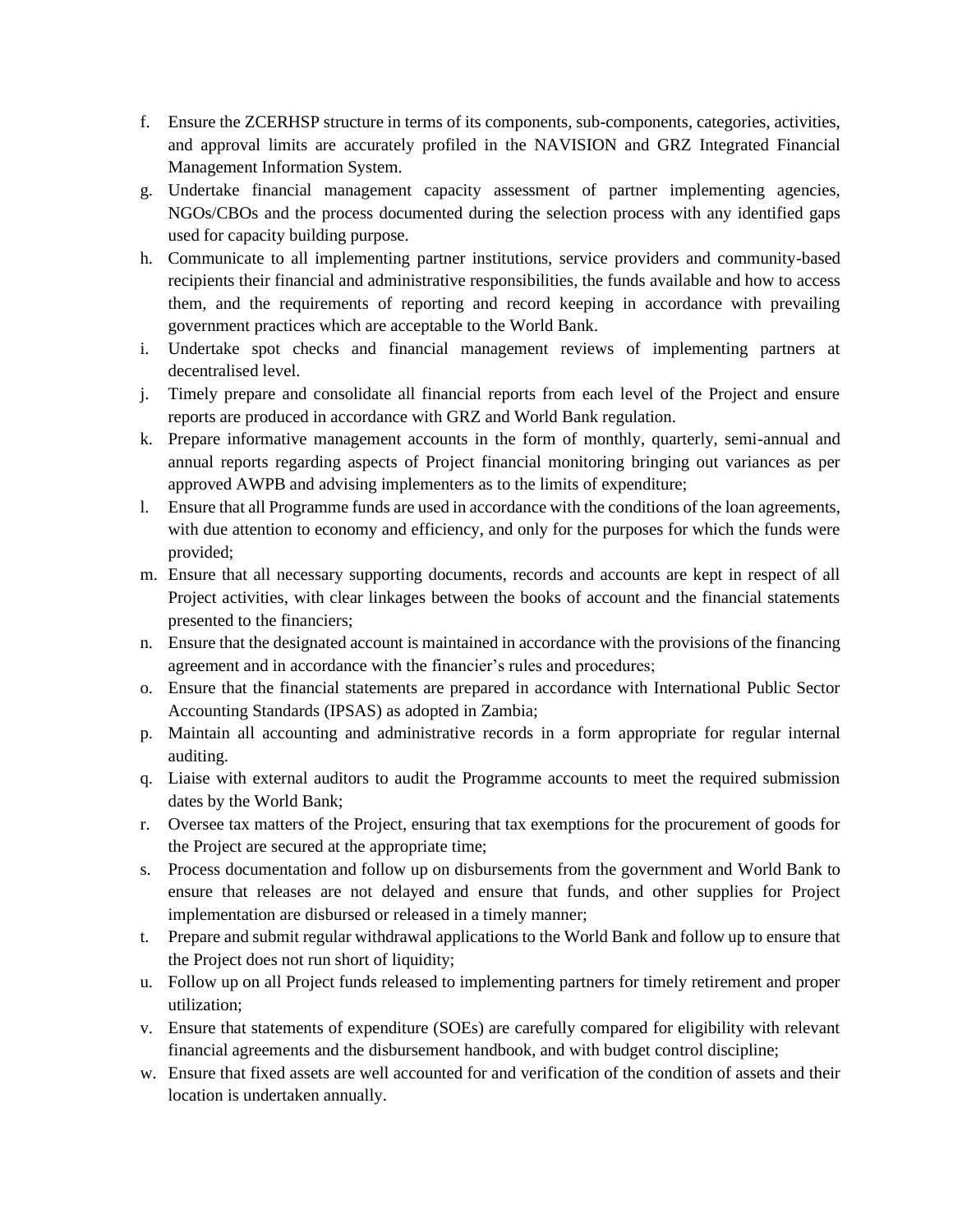# **3. REPORTING**

The Financial Management Specialist will:

- i. Report to the ZCERHSP Project Manager;
- ii. Be based at Zambia National Public Health Institute (ZNPHI)

## **4. CONTRACT APPOINTMENT**

This will be a full time position for a period of two years.

### **a. Performance Assessment/Compensation**

The Financial Management Specialist will receive a competitive compensation annual salary. He / She will be appraised for the first six months.

## **5. QUALIFICATIONS AND EXPERIENCE**

The Financial Management Specialist shall have:

- Form V or Grade 12 School Certificate
- Bachelor of Accountancy degree, ACCA, CIMA, ZICA or any equivalent professional accounting qualification
- Master of Accountancy, Business Administration or equivalent will be an added advantage
- Member of Zambia Institute of Chartered Accountants (ZICA)
- At least ten years of relevant work experience in financial management and accounting, including at least five as a financial manager or accountant in government/donor projects or large institutions;
- Experience and knowledge of the Public Finance Act and related Financial Regulations of GRZ
- Working knowledge of IPSAS
- Experience working on a donor-funded project is desired.

## **6. REQUIRED SKILLS AND COMPETENCES**

- Good report writing skills;
- Ability to work with certain degree of integrity, accountability and transparency
- Strong attention to detail and thoroughness in work product.
- Strong managerial skills and demonstrated capacity to manage people and interact with a wide range of government implementing partners, NGOs and private sector partners at different levels of Project implementation;
- Knowledge of work planning, budgeting and reporting;
- Excellent quantitative and analytical skills;
- Excellent ability to communicate clearly, accurately and concisely in English, both verbally and in writing.
- Ability to multi-task and work long and flexible hours.
- Ability to work in a team and independently with minimal supervision.
- Ability to work with tight deadlines and deliver exceptional results.